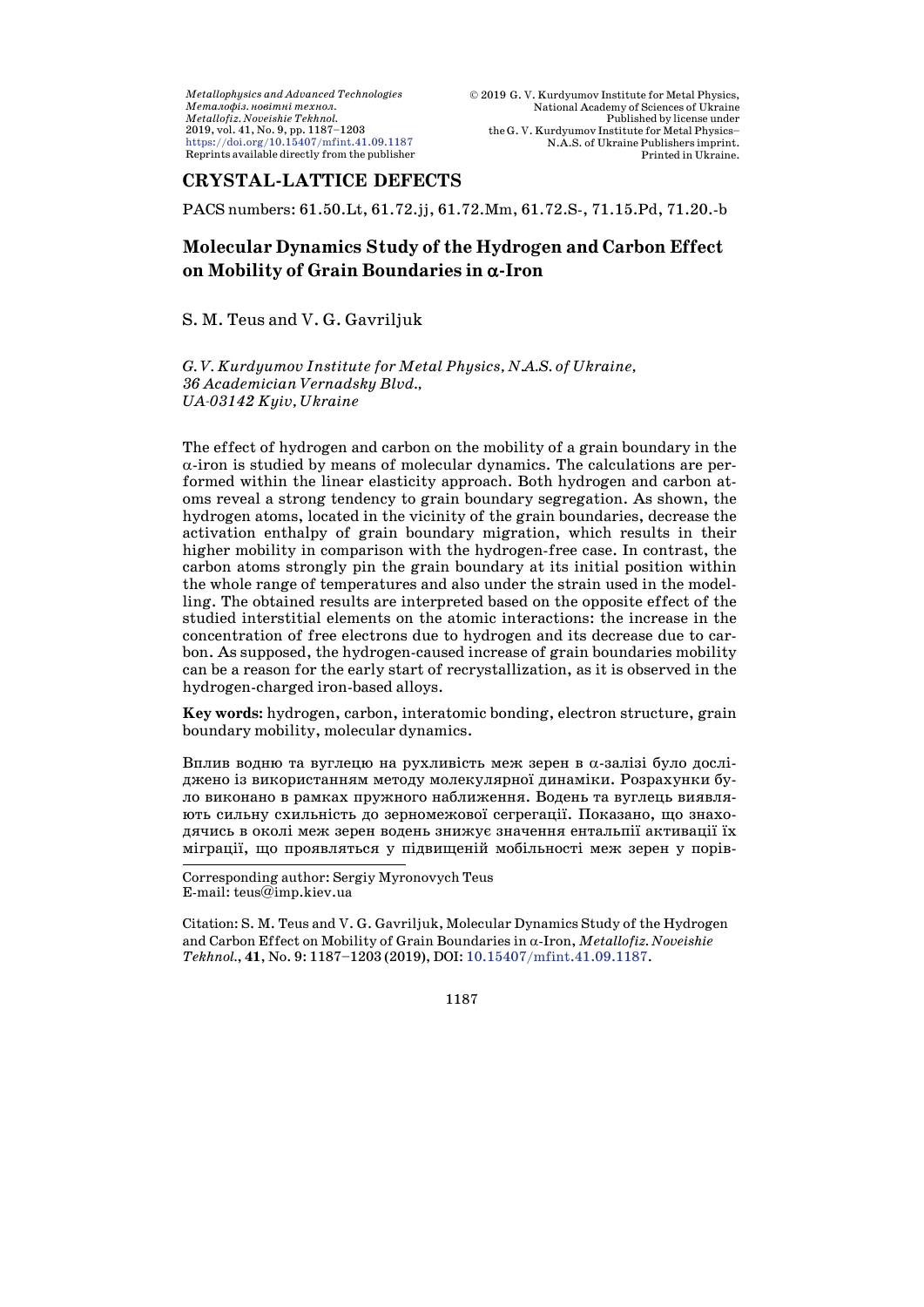нянні з випадком ненаводненого зразка. На противагу цьому, атоми вуглецю міцно закріплюють межу зерна на її вихідній позиції на всьому температурному інтервалі і при всіх значеннях деформації, використаних при моделюванні. Отримані результати інтерпретуються базуючись на протилежному впливі елементів на міжатомні взаємодії: підвищення концентрації вільних електронів воднем та їх зниження вуглецем. Припускається, що спричинена воднем підвищена рухливість межі зерна може бути причиною раннього старту рекристалізації, що спостерігається в наводнених сплавах на основі заліза.

**Ключові слова:** водень, вуглець, міжатомний зв'язок, електронна структура, рухливість межі зерна, молекулярна динаміка.

Влияние водорода и углерода на подвижность границ зёрен в α-железе было исследовано с использованием метода молекулярной динамики. Расчёты выполнены в рамках упругого приближения. Водород и углерод проявляют сильную склонность к зернограничной сегрегации. Показано, что находясь в окрестности границ зёрен, водород понижает значение энтальпии активации их миграции, что проявляется в повышенной мобильности границ зёрен в сравнении с ненаводороженным образцом. В противоположность этому, атомы углерода жёстко закрепляют границу зерна на её первоначальной позиции во всём температурном интервале и при всех значениях деформации, использованных при моделировании. Полученные результаты интерпретируются, основываясь на противоположном влиянии элементов на межатомные взаимодействия: повышении концентрации свободных электронов водородом и их понижении углеродом. Предполагается, что индуцированная водородом повышенная подвижность границы зерна может быть причиной раннего старта рекристаллизации, что наблюдается в наводороженных сплавах на основе железа.

**Ключевые слова:** водород, углерод, межатомная связь, электронная структура, подвижность границы зерна, молекулярная динамика.

*(Received June 2, 2019)*

## **1. INTRODUCTION**

It is well known that grain boundaries (GB's) significantly affect mechanical properties of metallic materials. Perhaps Lim and Ray [1] were the first to shed light on the importance of GB structure for their interaction with dislocation slip. Studying the low cycle fatigue in the polycrystalline nickel, they have shown that cavities are formed due to impingement of dislocation slip at grain boundaries. The probability of cavitation increases with the  $\Sigma$  value of the grain boundary. Moreover, the slip-boundary intersection can induce GB migration leading to nucleation and growth of new grains.

The emission of dislocations by GB as a function of their structure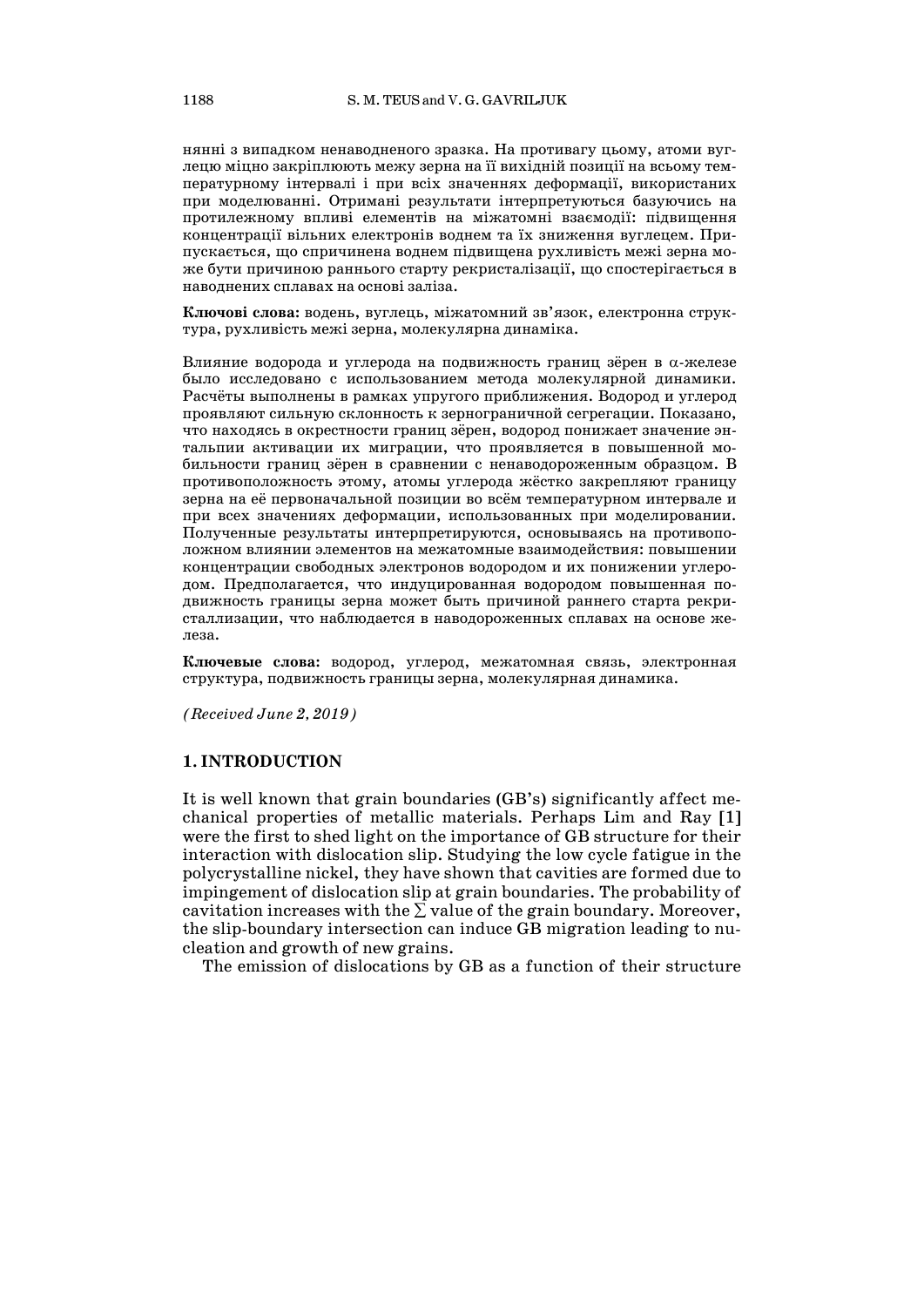was another effect studied by Lim and Ray [2]. The slip continuity across the GB was found to be higher for the low  $\Sigma$  boundaries in comparison with the high  $\Sigma$  ones.

Earlier, Ponds and Smith [3] proposed a detailed mechanism for absorption of slip dislocations by the high angle GB. The emission or absorption of slip dislocations or blocking of slip by GB has been also in detail studied in [4, 5].

A concept of 'grain boundary design and control' for optimization of mechanical and chemical properties has been introduced by Watanabe [6] claiming that bulk properties can be improved by increasing the number of 'special' grain boundaries close to low  $\Sigma$  orientation relationships. As shown by Shvindlerman and Straumal [7], special grain boundaries exist in a certain range of misorientation angles and the magnitude of this angle range decreases with increasing  $\Sigma$ . Following to Watanabe [6] and using a geometric model of crack propagation through the intergranular paths, Aust *et al*. [8] confirmed importance of the  $\Sigma$  grain boundary fraction control in the intergranular corrosion of a Ni-based alloy. While analysing available experimental data on the grain boundary character distribution, one can suppose that GB's with lower energies and low index planes are preferred.

Another approach to characteristics of GB's in the crystals can be based on their excess energy, *i.e.* the difference in the energy between the defected and ideal crystals. As dominant defects in materials, the grain boundaries reveal a wide variation in the excess energy. From this point of view, important is the affinity of interstitial elements to GB's and, correspondingly, the effect of segregation on GB properties, *e.g.* their mobility, which controls recrystallization.

Theoretical methods are widely used to describe the grain boundary interactions with impurity atoms [9–15]. A special attention is paid to GB behaviour under effect of hydrogen and carbon. Both elements have a strong tendency to grain boundary segregation (see *e.g.* [16– 18]). Nevertheless, their effect on mechanical properties of materials is completely different.

Hydrogen in the iron-based alloys is known to cause embrittlement, which frequently results in the intergranular fracture [19–21]. By means of molecular static simulation on the iron-hydrogen system [22] it was shown that hydrogen accumulation at the GB causes its decohesion. As for the carbon, using the first-principles calculations, Yamaguchi [11] has shown that the carbon surface segregation energy is smaller than its segregation energy on the grain boundaries. This result is an indication that carbon can increase the GB cohesive energy.

It is worth noting that, in such theoretical studies, the grain boundary is considered as a static defect. The application of external stress could result in GB migration. For example, the shear-coupled grain boundary migration model [23, 24] was proposed to explain the stress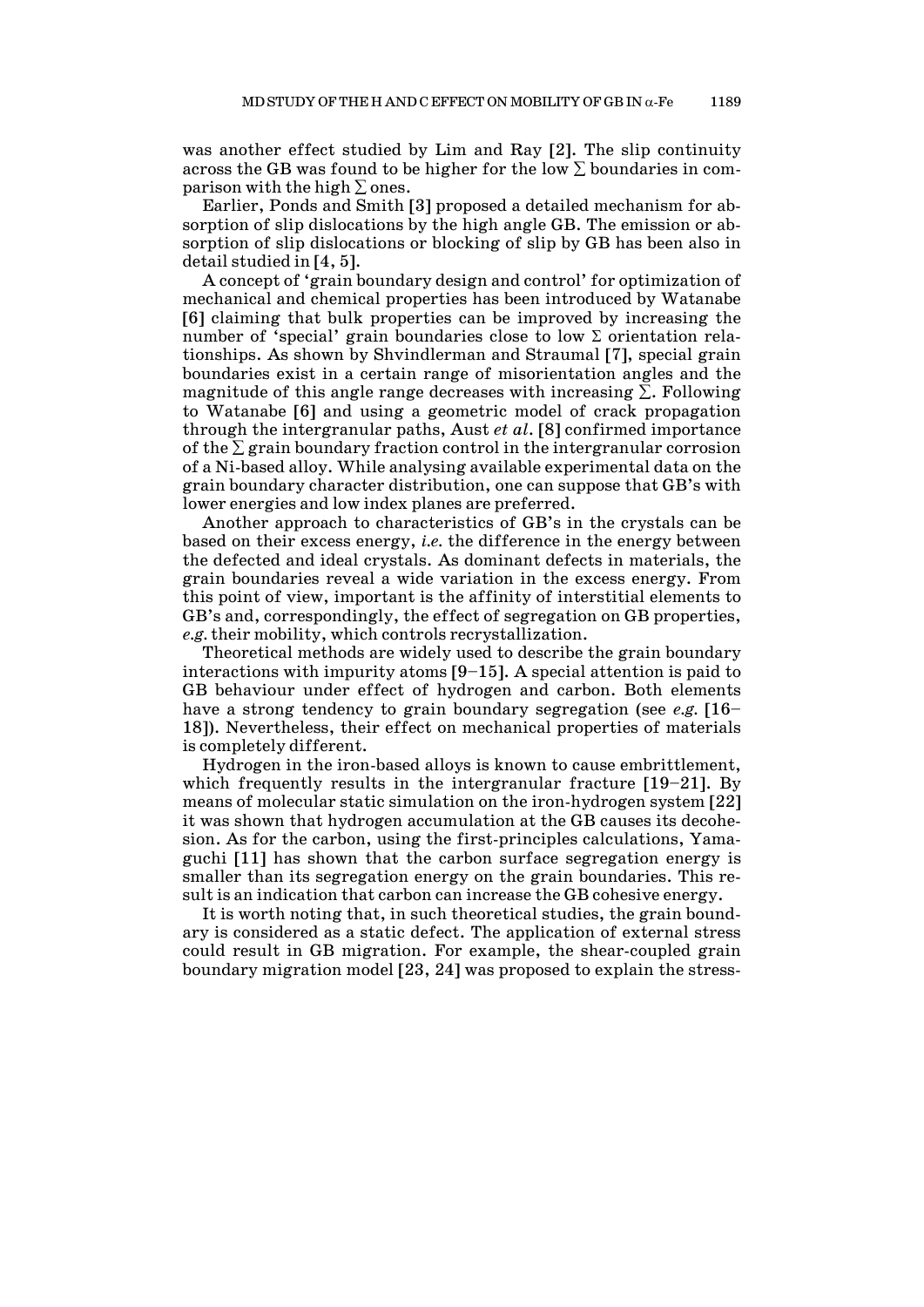driven growth of grains at room temperature in the nanocrystalline aluminium [25]. The wide range of materials, where the stress-driven GB migration manifests itself, allows to conclude, that this effect is not restricted to the type of crystal lattice and has a general character. The atmospheres of interstitial atoms around GB usually act as pinning points and, thus, can affect GB mobility under driving force (see, *e.g*., [26–28]).

The aim of the present research is to perform a comparative study of hydrogen and carbon effect on the grain boundary mobility in the  $\alpha$ iron by means of molecular dynamics.

### **2. THEORETICAL METHOD**

To study mobility of grain boundaries in the  $\alpha$ -iron in presence of hydrogen and carbon, the molecular dynamics simulations were carried out using the large-scale atomic/molecular massively parallel simulator (LAMMPS) program package [29]. The simulations were performed on the asymmetric tilt grain boundary  $\Sigma 5[001](430)/(100)$  incorporated in the rectangular simulation box with crystallographic orientations <100>, <010> and <001>. The schematic presentation is given in Fig. 1. To construct the grain boundary, the coincidence site lattice theory (CSL) has been used [30, 31], where each half-crystal denoted as 'cell 1' and 'cell 2' is rotated around the tilt axis on different angles and connected together along the obtained GB. To simplify the further strain energy density calculations, the local coordinate system of 'cell 1' coincides with the global axes directions. To satisfy the CSL conditions, dimensions of the global simulation box were ∼71×287×30 Å<sup>3</sup> along the *X*, *Y* and *Z* axes, respectively.

Initial calculations have shown that the variation in the number of atoms in the simulation box does not cause any change in the energy characteristics. The periodic boundary conditions were applied in the *X* and *Z* directions of the global coordinate system, whereas the boundaries in *Y* direction were treated as free surfaces to prevent GB's interaction and allow expansion or contraction in this direction, which depends on the externally applied forces. To obtain the equilibrium structure, the energy minimization procedure was applied to the simulation box amounting to the relaxation of atomic positions and GB internal degrees of freedom.

Initially, the hydrogen atoms were homogeneously distributed within the simulation box taking into account that hydrogen prefers to occupy tetrahedral interstitial positions in the bcc lattice [32, 33]. During subsequent stages of temperature stabilization, the hydrogen and iron atoms are allowed to relax. The bulk hydrogen concentration was equal to 56 wtppm. In contrast to hydrogen, carbon atoms were homogeneously distributed in the area close to the GB. A reason for that is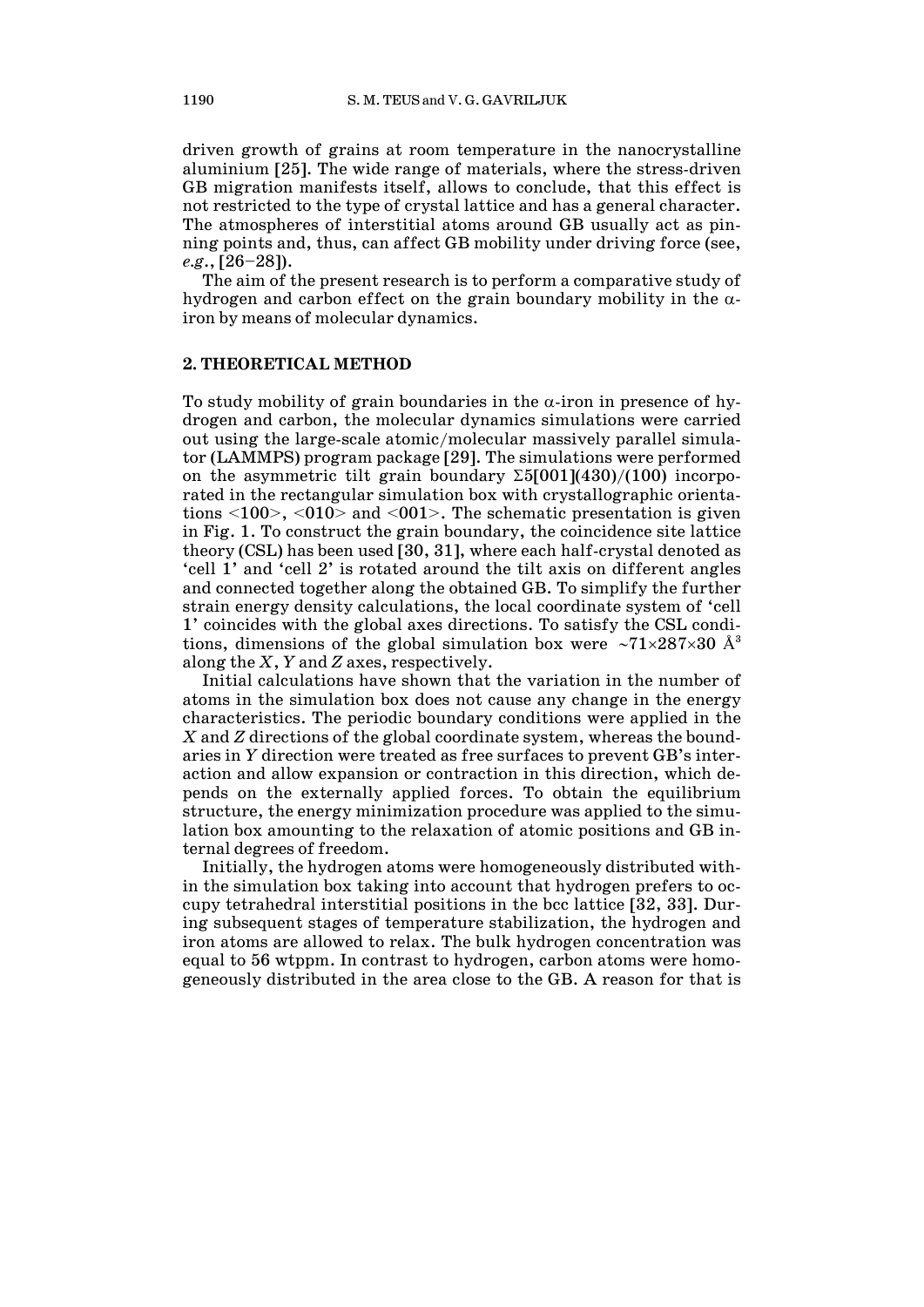the much slower diffusion of carbon in comparison to hydrogen and, taking into account the time scales used in the molecular dynamics, a long time should be needed to observe the carbon atoms redistribution. The concentration of carbon atoms in the iron was taken to be of 40 wtppm.

The atomic interactions in the iron-hydrogen system were characterized with potential developed in [34] based on the embedded atom method potential [35–37]. For the Fe–H interaction, an extensive database of energies and atomic configurations obtained by the density functional theory (DFT) calculations was used in order to fit the cross interaction between Fe and H. The pair atomic interactions in the iron– carbon system were approximated with potential developed in [38] with the appropriate description of short-range covalent interactions of carbon *p*-electrons.

At the initial stage, all systems were relaxed using the Gibbs-NPT thermodynamic ensemble, where *N* is a number of particles, *P* is a pressure, and *T* is a temperature. This technique allows to control the internal energy of the system and considers a thermal equilibrium state with a heat bath under fixed temperature. The pressure parameter during the relaxation was controlled using the Parrinello–Rahman



**Fig. 1**. Schematic representation of simulation box with the asymmetric tilt grain boundary inside.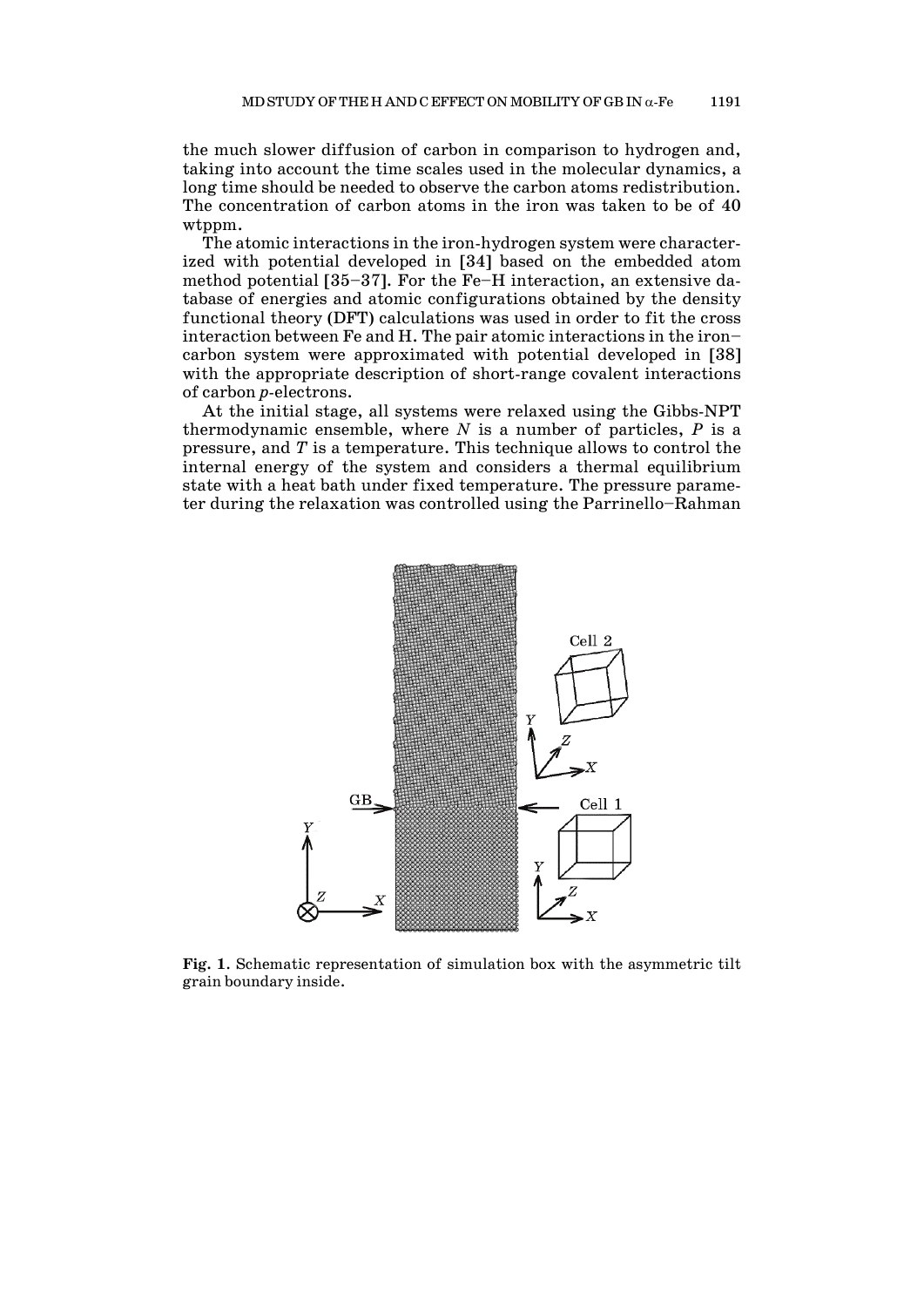technique [39]. The Nose–Hoover method [40, 41] was used to keep a constant temperature (*T*). The pressure was maintained at 0 Pa in all the simulations. To reach and stabilize the parameters, the NPT ensemble has been applied for 1.5 ns.

At the second stage, to initiate the grain boundary migration, a permanent strain has been applied to the simulation box with a components  $\varepsilon_x = \varepsilon_z = \varepsilon$  in relation to its global coordinates and the changes in GB position have been observed for the next 4 ns.

### **3. RESULTS**

The asymmetric tilt grain boundary has been chosen because of the method used to initiate GB migration. There are several theoretical methods to study GB mobility [42–49]. In the present research we have chosen the method based on the driving force initiation. Two techniques are widely used for that: (i) to apply the elastic strain to a bicrystal [42–44] and (ii) to add the artificial energy based on the local orientation of the crystal lattices [45–47]. We used here the first one because of its direct relation to physical processes. Nevertheless, as it has been shown in [50], the simulation results do not depend on the type of applied force under the condition of its linear correlation with GB velocity. An external strain has been applied to the simulation cell with its components along the *X* and *Z* directions of the global coordinate system (see Fig. 1). The GB normal strain component,  $\varepsilon_{yy}$ , was equaled to 0 to prevent the external influence on the grain boundary migration. An additional condition is that, within the elasticity limit,  $\varepsilon_{xx} = \varepsilon_{zz} = \varepsilon$  to exclude the appearance of the shear strain and, thus, to avoid the effect of GB sliding on the grain boundary migration.

As it is known and recently confirmed by the experimental study [51], the migration step of the symmetric tilt grain boundaries consists of normal GB migration coupled to the tangential GB shear. On the other hand, as mentioned in [52], sliding does not appear in case of twist and general GB's. By taking into account that, in our case, the collective atomic displacement of the upper cell relative to the lower one is not observed, it is possible to imply that for the studied highangle asymmetric grain boundary and under above mentioned conditions, the GB sliding is not a necessary crystallographic step in GB migration process. Nevertheless, local tangential atomic displacements in GB plane could not be excluded.

In case of the asymmetric tilt grain boundary and under condition of external strain and bi-crystals elastic anisotropy, the driving force is a result of the energy change across the GB. The energy gradient across the GB appears because of different orientations of 'cell 1' and 'cell 2' in relation to the global coordinate system. Within the linear elastic approach, the strain energy density, *U*, equals to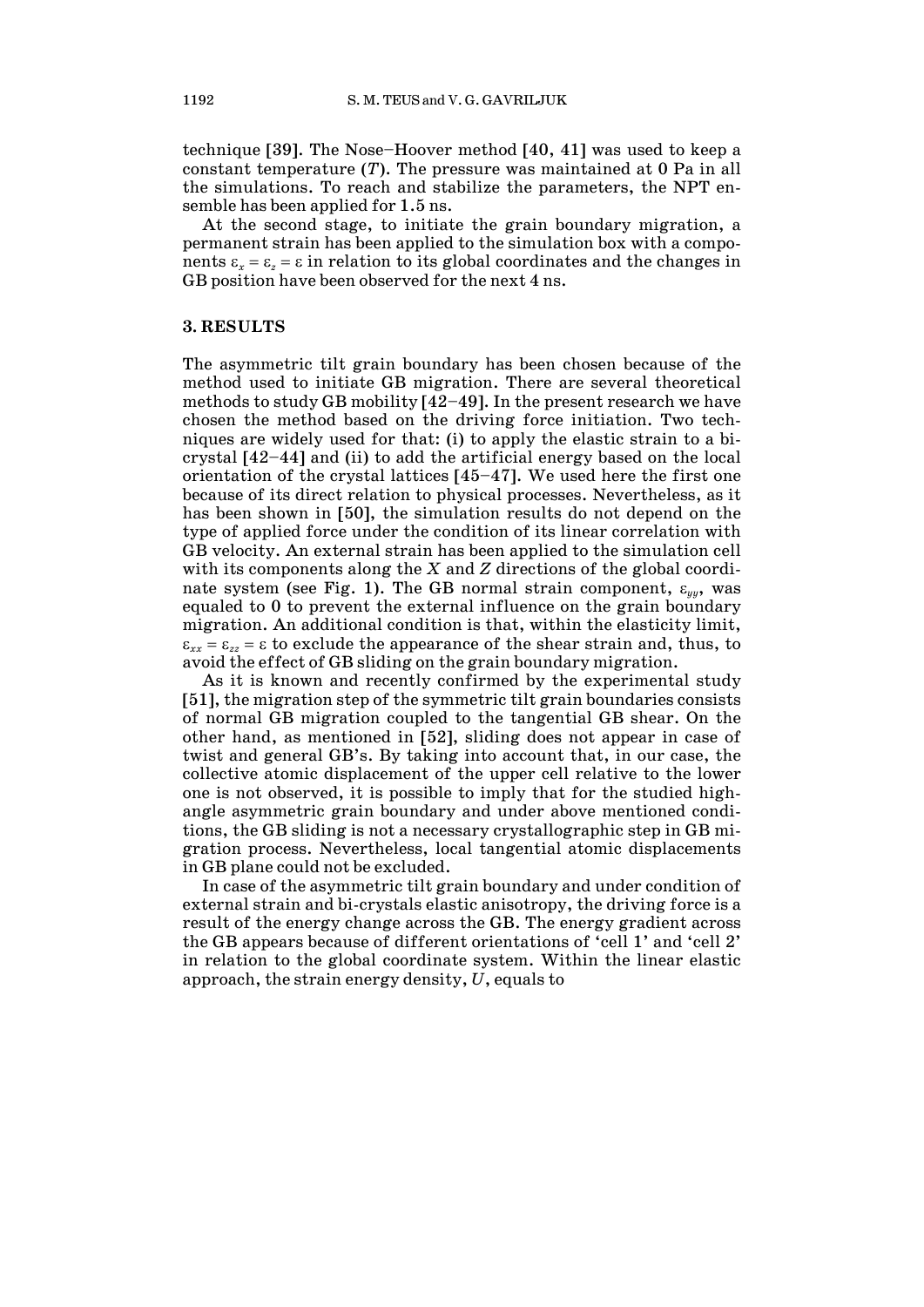$$
U=\frac{1}{2}\sigma_{ij}\varepsilon_{ij},\qquad(1)
$$

where  $\sigma$  and  $\varepsilon$  are second rank stress and strain tensors, respectively. Both tensors are related to each other through the generalized Hooke's law:

$$
\sigma_{ij} = C_{ijkl} \varepsilon_{kl}, \tag{2}
$$

where  $C_{ijkl}$  is a fourth rank tensor of elastic constants, with *i*, *j*, *k*, *l* = 1 to 3. By considering the cubic symmetry of cells, the number of independent parameters in the tensor of elastic constants reduces to the three ones:  $C_{11}$ ,  $C_{12}$ ,  $C_{44}$  (for simplicity, we used Voigt notation here). By combining equations (1) and (2), the driving force of grain boundary migration, *P*, could be determined as a difference between the strain energy densities of two half-crystals:

$$
P = U_{\text{cell2}} - U_{\text{cell1}}.\tag{3}
$$

As seen in Fig. 1, the local coordinate system of 'cell 2' is inclined in relation to global coordinates. In such case, the strain tensor for this crystal has to be modified by multiplication on the rotation matrix. The condition of free surfaces allows the simulation box to change its dimension in *Y* direction without the appearance of stress component along the GB normal, *i.e.*  $\sigma_{i3} = 0$ , where  $i = 1, 2, 3$ . The details about strain energy density determination could be found in [42].

A special method has to be developed to determine the grain boundary position in the simulation box with interstitial atoms. A typical approach to get the GB position is to use the Common Neighbour Analysis (CNA) [53, 54]. In case of systems with interstitial atoms, a direct application of such technique does not give satisfactory results. A reason for that can be the following: (i) the bulk concentration of interstitial atoms and their non-homogeneous distribution result in a large number of local distortions of crystal lattice; (ii) rather high simulation temperature and, therefore, large thermal atomic oscillations give too many deviations from the bcc template according to CNA and (iii) local variations in the GB shape and the non-equilibrium hydrogen distribution in the GB plane.

To calculate the grain boundary position, we developed a scheme that is based on a strong affinity of hydrogen (carbon) atoms to GB. The first step was the averaging in the atomic positions before applying the CNA method, which improves the statistics. In the second step, because of the number of broken bonds, the atoms in the GB area are characterized by the increased energy in comparison with the atoms in the bulk. Thus, by performing the screening on the energy per atom value, these atoms could be separated from the others.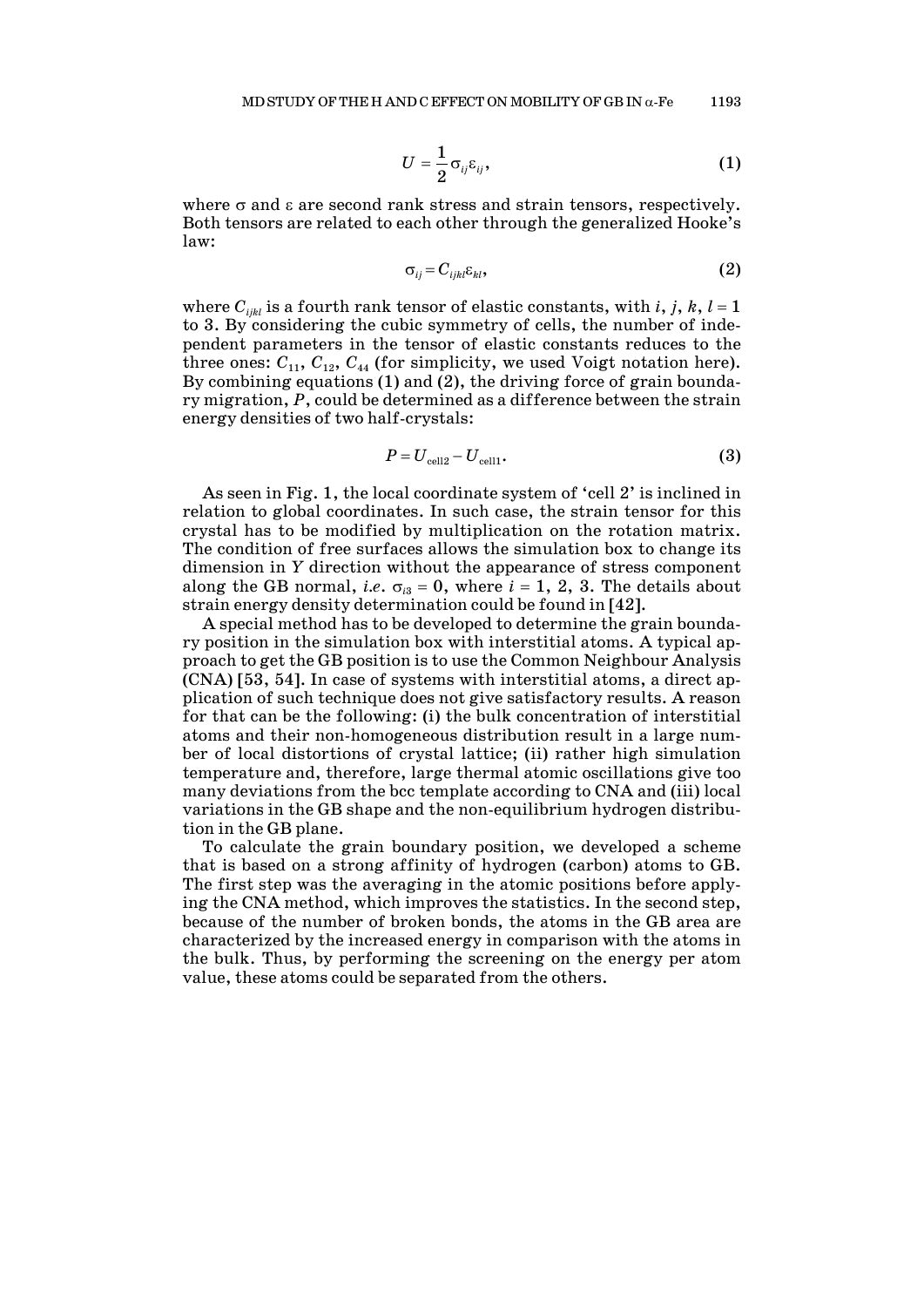At the last stage, the simulation box has been divided into regions parallel to the *X* axis of global simulation box with the step of approximately 0.3 Å and the number of atoms in each region has been calculated. As a result, the diagram presented in Fig. 2 is constructed, where each bar represents the weight of the average GB position in the current region.

At such consideration, the coordinate of grain boundary has been determined as a mass centre of the diagram:

$$
Y_{MC} = \frac{\sum_{i=1}^{N} m_i y_i}{\sum_{i=1}^{N} m_i},
$$
 (4)

where  $y$  is a cell co-ordinate along the  $Y$  direction in Fig. 1,  $m_i$  is a number of atoms in the *i*-th cell, *N* is the total number of regions in the GB.

By means of the mentioned technique, the grain boundary position at each time step has been calculated. In addition, as follows from Fig. 2, the GB width is equal to approximately  $8 \text{ Å}$ , which is very close to the experimentally determined grain boundary width of ∼5 Å [55].

To get a true GB migration under the driving force, it is necessary to be convinced that a variation in internal parameters does not cause the GB movement. Particularly, as shown in [56, 57], the high angle GB  $\Sigma$ 29 in copper is quite mobile at elevated temperatures and can migrate without the action of external force.



**Fig. 2**. Diagram to determine the average grain boundary position at a certain step of molecular dynamics.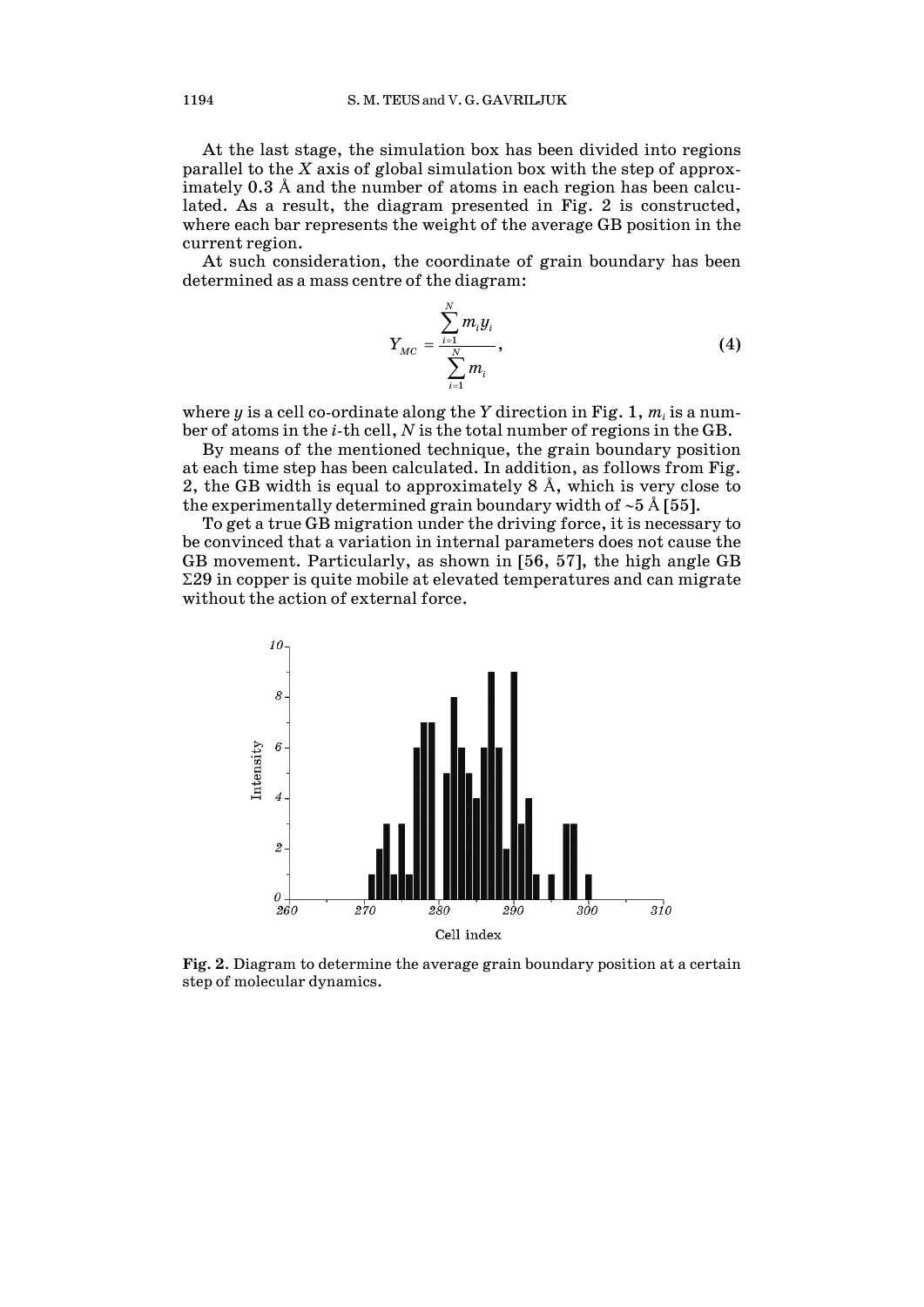The effect of temperature on the GB position within time used in the current simulation is shown in Fig. 3. In this Figure and in the following ones, the GB position is represented as a fraction of the simulation box length in direction of GB normal *Y*. It is seen that there is some thermal fluctuation of the grain boundary position with time and the fluctuation amplitude depends on temperature. Nevertheless, its average position could be considered as permanent. In addition, the absence of GB movement under the equilibrium conditions indicates that there is no interaction of GB with free surfaces.

Under tensile strain, the grain boundary is forced to move. The results of simulation of GB migration in the hydrogen-free iron and that doped with 56 wtppm hydrogen are shown in Fig. 4 for different strains at temperature of 1100 K. The change in GB position has been observed during 4 ns.

It has to be mentioned that the temperature used in the simulations exceeds 1000 K. The reasons of such rather high temperature are connected with i) the necessity to observe a GB migration under the action of the driving force and ii) the time scales used in the molecular dynamics calculations. Particularly it means that the conditions have to be applied to the simulation box to observe the whole process of grain boundary migration within the time interval of several nanoseconds. It is worth noting that the temperature in this case affects only the atomic kinetic energy. Also, during the simulations the system is considered as closed in relation to hydrogen escape and hydrogen can only to



**Fig. 3**. Variations in grain boundary position in the  $\alpha$ -iron with time at different temperatures without the action of external forces.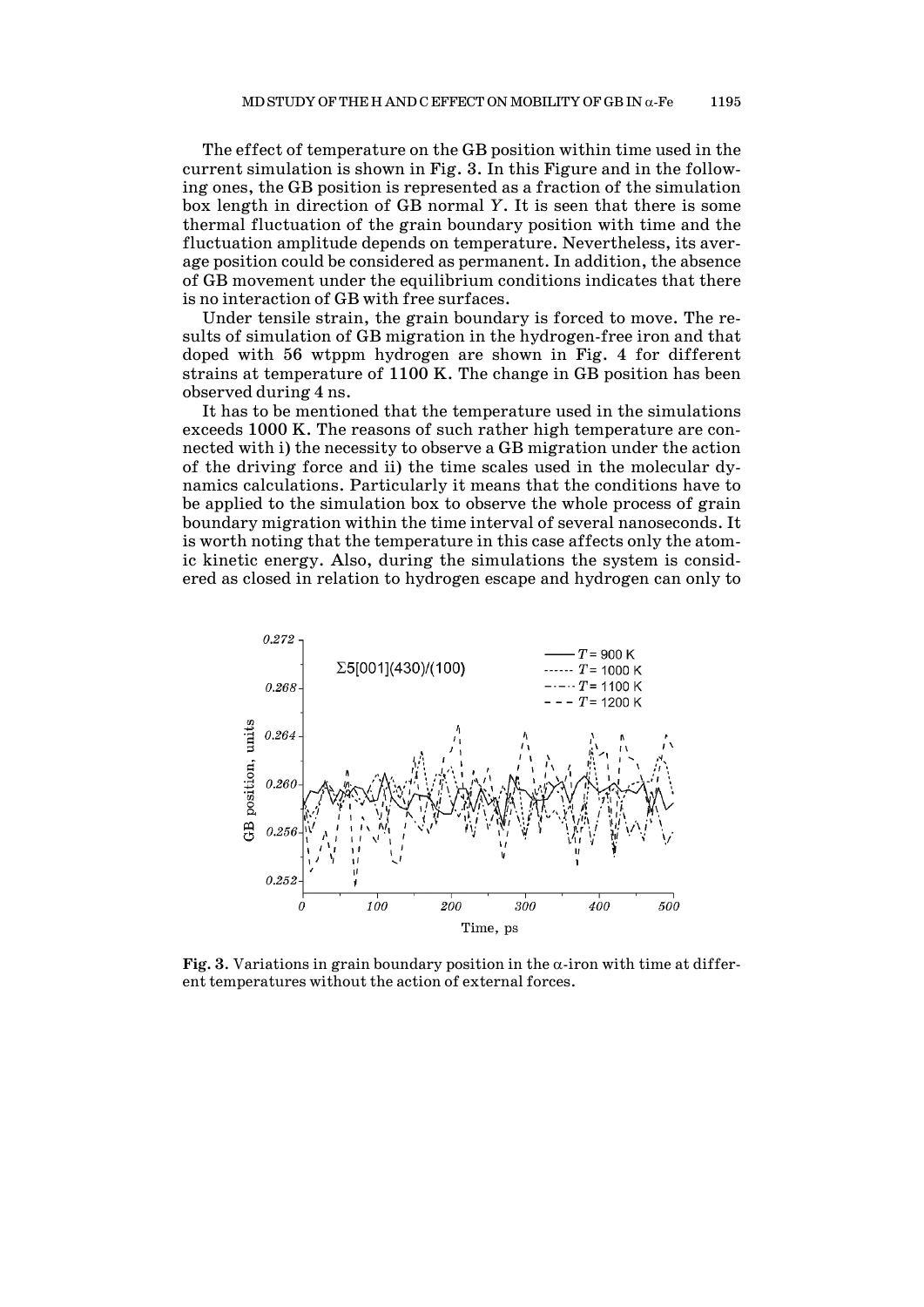migrate or to redistribute between the defects of crystal structure. A similar conditions, for example are realized during gaseous hydrogen charging where high temperature and pressure are necessary to keep an increased hydrogen concentration in the material. Thus, during further discussion, the meaning of segregation is the certain amount of hydrogen around the GB that affects its mobility.

All the curves, presented in Fig. 4, reveal a linear behaviour, which corresponds to a steady state grain boundary migration in the iron crystal. With increasing applied strain, the GB moves because of higher driving force. The hydrogen GB segregation leaves unchanged the general linear behaviour. At equal strains, GB migration is higher in the iron crystal doped with hydrogen.

As mentioned above, the determination of grain boundary mobility by means of molecular dynamics simulations is based on the linear elasticity approach. Thus, the range of external deformation applied to the crystal has to be discussed.

In present simulations, the strain level does not exceed 2.5%. It has to be mentioned that this value cannot be very low because, taking into account the time scale of molecular dynamics, it will result in too small distance run by the grain boundary. In addition, atomic oscillations at



**Fig. 4.** Change with time of the grain boundary position in the  $\alpha$ -iron under different external strains: H-free (*a*);  $C_{\text{Hbulk}} = 56$  wtppm (*b*).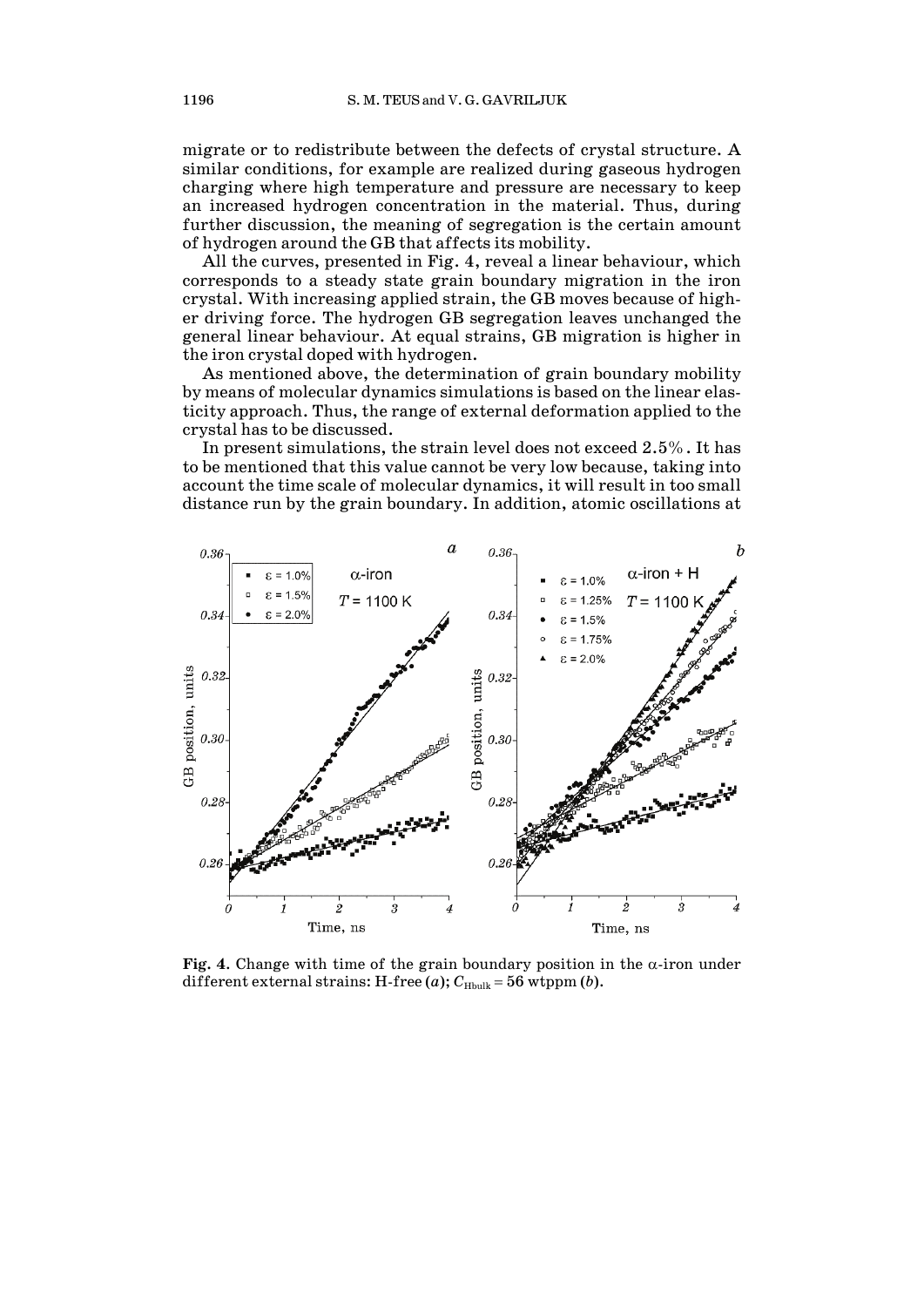elevated temperatures will not provide an appropriate statistics for accurate determination of GB movement. For example, for twist GB migration in aluminium [58], the mobility assessment has been shown to be correct at strains of 4% and temperatures  $T > (2/3)T_m$ , where  $T_m$ is the melting temperature. Zhang *et al*. [42] compared the linear elastic approach with the alternative determination of strain energy density via integration of stress-strain curve for each grain for the asymmetric GB in nickel. It was shown that, at largest strain  $\varepsilon = 2\%$ , the deviation was approximately 13%. Taking into account the ideal structure of crystals in the simulations and based on the mentioned results, the strain interval used in our modelling is considered to be valid.

The results presented in Fig. 4 allow to find velocity of grain boundary migration under certain strains and temperatures. The variation in the simulation temperature allows to obtain GB velocity as a function of the driving force calculated using equation (3). The results are shown in Fig. 5 for crystals with and without hydrogen.

As follows from the theory of reaction rate, a linear correlation is expected between GB velocity and driving force at its small values [42, 58, 59]. The mobility *M* of grain boundaries is a temperature activated parameter and its representation in Arrhenius co-ordinates (see inserts in Fig. 5) allows to obtain the activation enthalpy of grain boundary migration ∆*H*. For the case of the asymmetric tilt grain boundary  $\Sigma$ 5[001](430)/(100), we obtained  $\Delta H_{\text{H-free}}$  = 0.99 ± 0.06 eV for the hydrogen-free crystal and  $\Delta H_{\text{H(56 wtpm)}} = 0.73 \pm 0.03$  eV for that with the bulk hydrogen content of 56 wtppm. It is seen that H segregation at the grain boundaries decreases the activation enthalpy for their movement.

It is worth noting that redistribution of hydrogen atoms takes place in the course of stabilization stage because the grain boundaries and



**Fig. 5**. Grain boundary velocity as a function of driving force at different temperatures for the H-free simulation cell (*a*) and that with  $C_{\text{Hbulk}}$  of 56 wtppm (*b*). The temperature dependence of GB mobility is shown in the insert in the Arrhenius co-ordinates.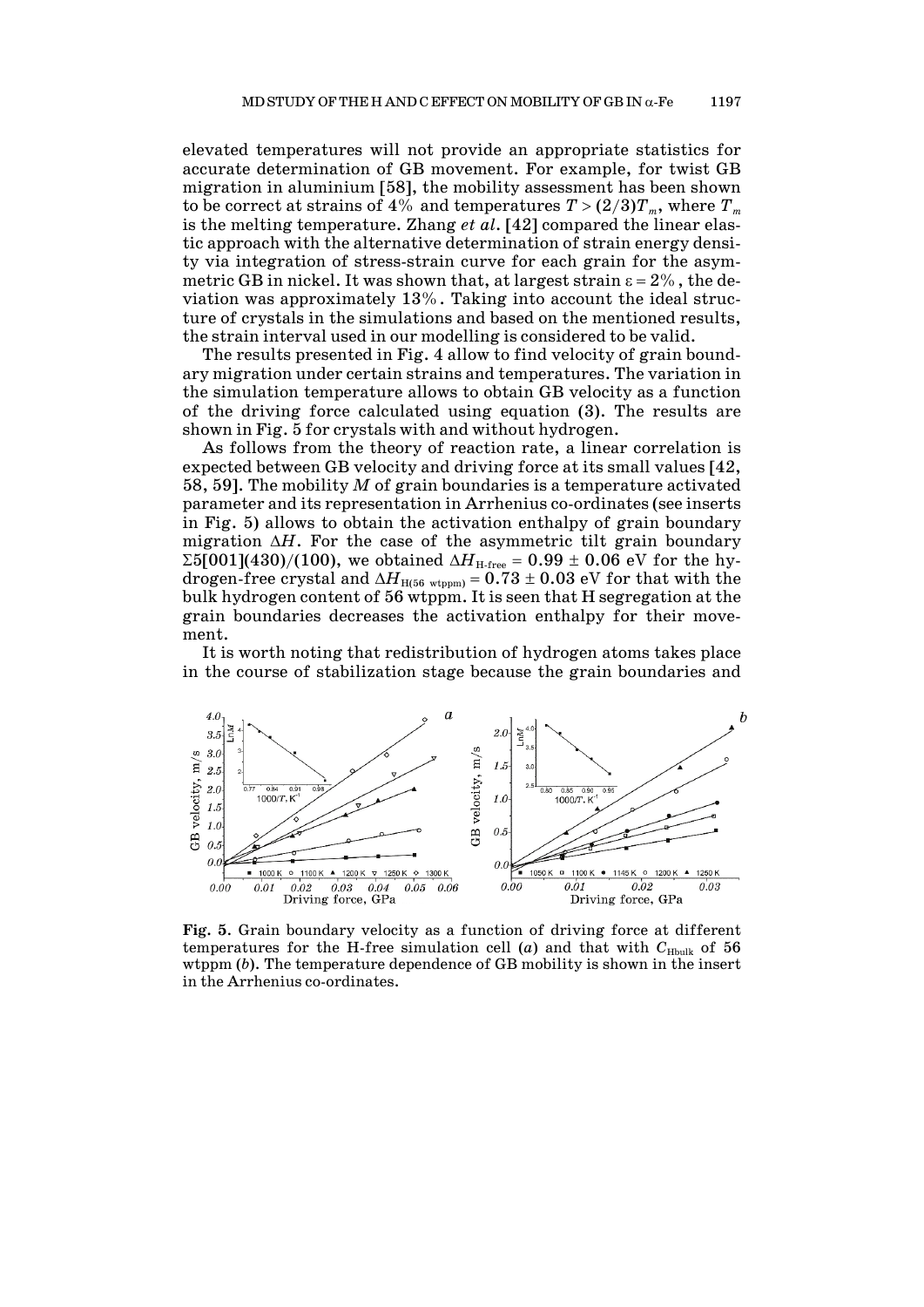free surfaces in the simulation cell possess the excess energy. As shown in [60] using first-principles atomic calculations, the fracture surface in the iron-hydrogen solid solution is more preferential for hydrogen segregation in comparison with the GB. In order to estimate the actual hydrogen content at the grain boundary during the steps of molecular dynamics, the area around the GB of 0.8 nm in the width has been selected in the present simulation and the number of hydrogen atoms within this area was calculated and averaged. As a result, the segregated hydrogen content at the grain boundary is of 10.5 wtppm, whereas the rest part of hydrogen, 45.5 wtppm, goes to free surfaces.

As mentioned previously, in contrast to hydrogen, the carbon atoms were initially distributed in the GB area because of their very slow diffusion and short time scales used in molecular dynamics simulations. In Fig. 6, the variation of GB position with time is presented under the strain level of 1.25% and temperatures of 1100 K and 1300 K. It is seen that, under such conditions, only thermal oscillations of the grain boundary take place increasing in their amplitude with increasing temperature.

#### **4. DISCUSSION**

In our previous research [61], the grain boundary diffusion of carbon and hydrogen has been studied. By means of theoretical and experimental techniques, it was shown that the activation enthalpy of H and C migration in the selected area of grain boundaries is higher in comparison with that in the bulk. In other words, the grain boundaries



**Fig. 6.** Variation in grain boundary position with time in the  $\alpha$ -iron doped with carbon under strain 1.25% and different temperatures.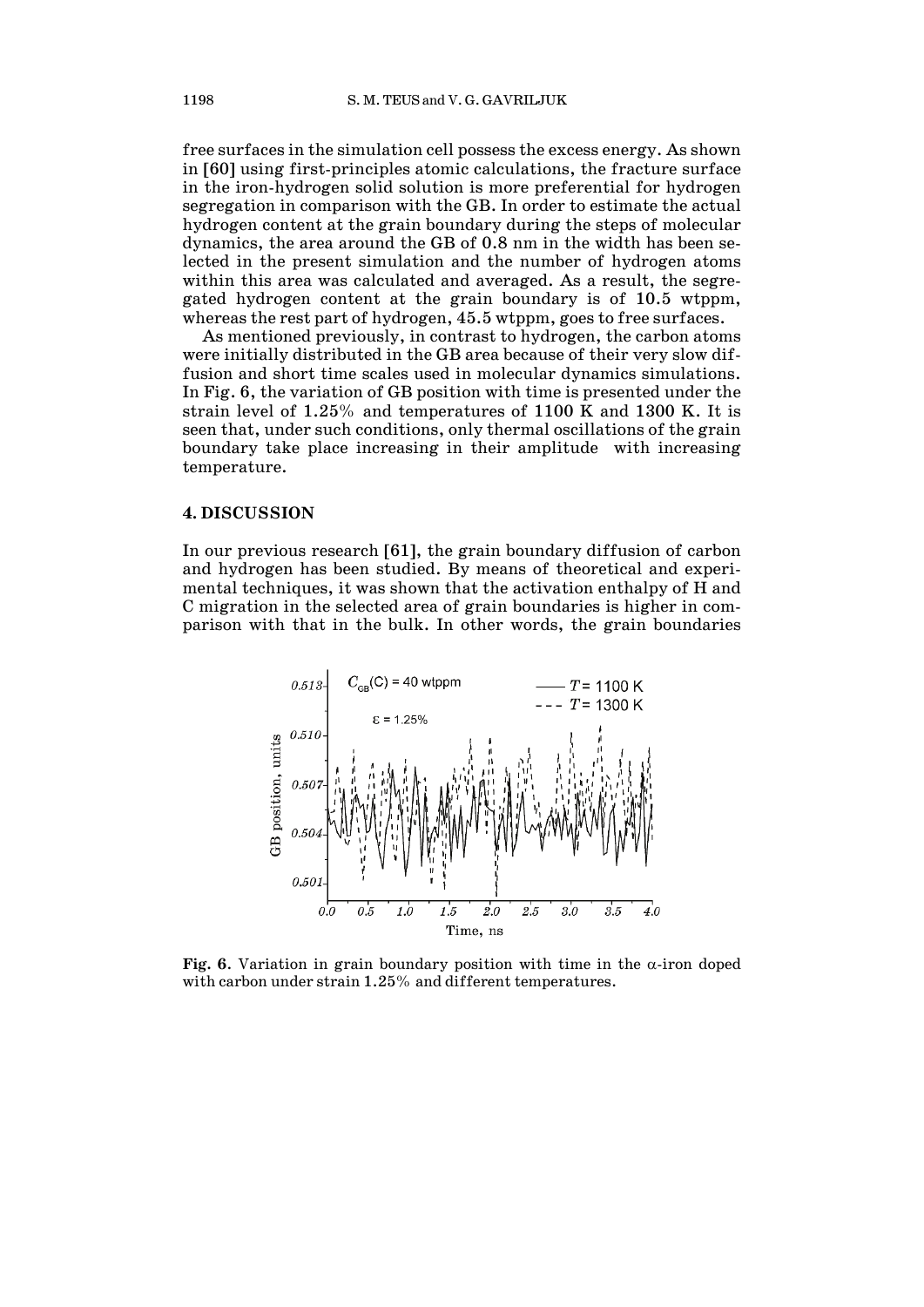substantially decrease the mobility of C and H atoms in their vicinity. This conclusion was derived for the high angle GB's, but it can be extended also to the case of low angle GB's which can be constructed as dislocation arrays.

The presented molecular dynamics simulations of hydrogen effect on the mobility of the asymmetric  $\Sigma 5[001](430)/(100)$  tilt grain boundary in the  $\alpha$ -iron show that hydrogen decreases the activation enthalpy of GB migration under the action of externally applied strain, *i.e*. increases GB mobility in comparison with the H-free crystal. In contrast, the effect of carbon is opposite.

As follows from the results presented in Fig. 6, only the grain boundary thermal oscillation takes place without any sign of migration at temperatures up to 1300 K and strain of 1.25%. Under such circumstances, the quantitative effect of carbon on the enthalpy of GB migration could not be determined, but it is obvious that its value is higher in comparison with that in the interstitial-free iron. On the other hand, it is quite complicate to compare the theoretically obtained values with the experimental ones. The reasons for that are the following: (i) difficult preparation of bi-crystals with special geometry of grain boundaries and (ii) significant effect on the GB migration caused by the segregation of even small bulk content of impurities, as it was shown, *e.g*., in [28].

The conclusion about a decrease of recrystallization temperature can be derived from the obtained hydrogen-caused reduction in the activation enthalpy of GB migration. As experimental confirmation of this effect, the results earlier presented in [62] can be referred to. Using the EBSD technique and X-ray diffraction, it was shown that the gaseous hydrogen charging of the previously cold worked 304 austenitic steel at 543 K results in the reverse  $\alpha \rightarrow \gamma$  transformation accompanied by the recrystallization. This phenomenon seems to be surprising if to take into account that in the hydrogen-free austenitic steel of 304 type as well as in the more stable 316 steel, the reverse  $\alpha \rightarrow \gamma$  transformation occurs at about 823 K independently of the amount of strain-induced α-martensite, see *e.g*. [63], whereas the recrystallization temperature is even much higher, *i.e*. 973 K and 1073 K, respectively.

An alternative interpretation of the hydrogen-caused decrease in the recrystallization temperature can be also based on the hydrogen effect on the concentration of vacancies. It was theoretically predicted [64] and experimentally confirmed [65] that hydrogen in metals increases the thermodynamically equilibrium concentration of vacancies. Taking into account the segregation tendency of hydrogen atoms to the GBs which at the same time are the sinks for vacancies, it is expected that, under driving force, the migration of host atoms constituting grain boundary is accelerated in comparison with the H-free case. However, as follows from the present simulation results, hydro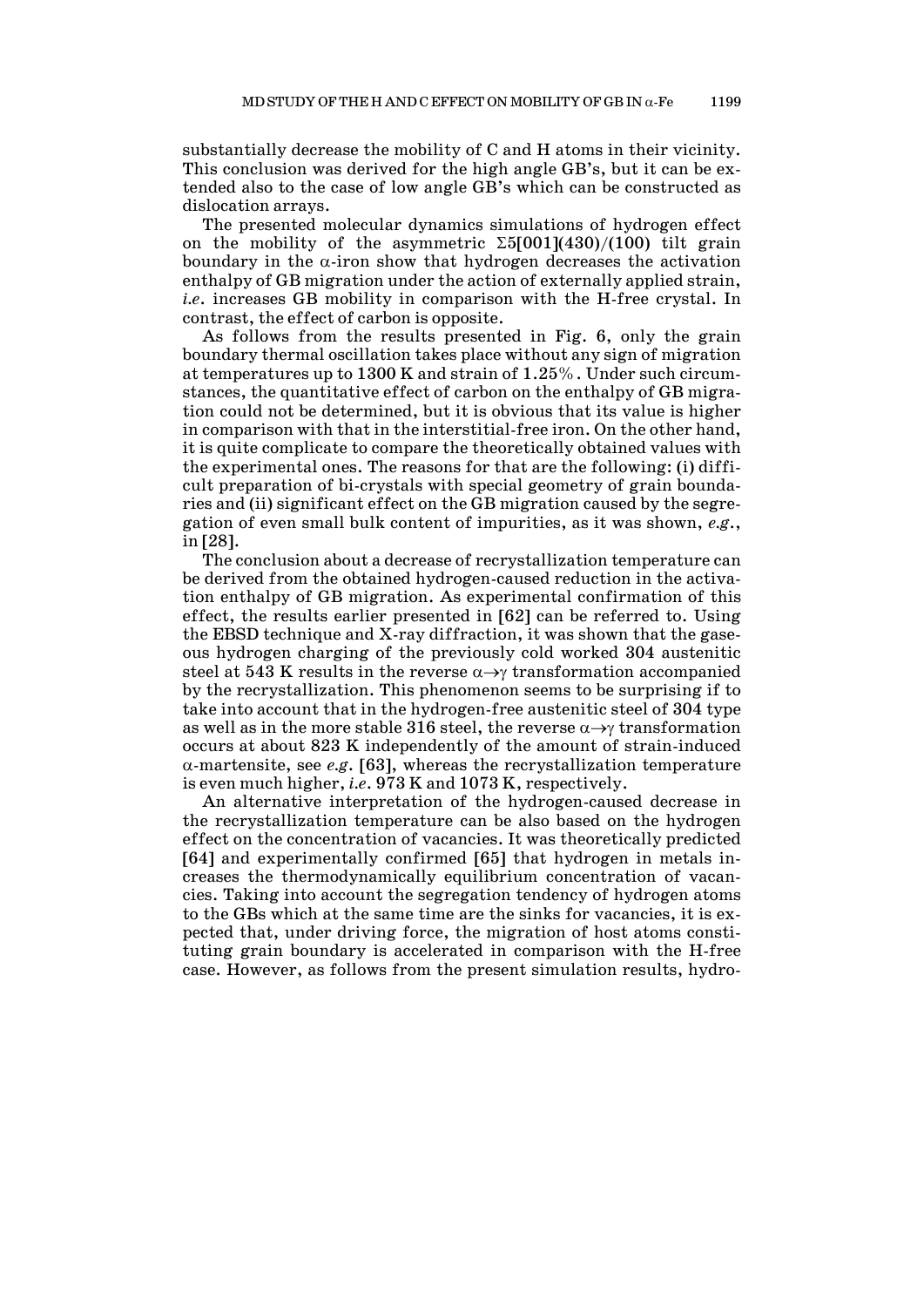gen atoms decrease the activation enthalpy of grain boundary migration and increase its mobility without any excess vacancies. Moreover, the theoretical assessment performed by McLellan [66] shows that carbon atoms also increase the equilibrium concentration of vacancies.

On account of the strong affinity of carbon atoms with the grain boundaries, it is expected that their effect on GB mobility should be similar to that of hydrogen. In contrast, the results of our modelling confirm that carbon atoms pin the GB in its initial position.

This difference in the H and C effect on the grain boundary migration allows us to suppose that a reason for such different behaviour can be searched for in the change of atomic interactions caused by both elements coupled with the mechanism of GB migration.

There are different approaches concerning an atomic mechanism for the grain boundary migration. In a group of models [67, 68], the GB migration is analysed as a thermally activated single- or multi-atomic transport across the boundary. The other approach is based on the transmission electron microscopy studies and relates the GB migration to movement of the grain boundary dislocations which have a component of the step vector out of the GB plane, see *e.g.* [69]. From our point of view, the attention has also to be paid to theoretical results presented in [60]. By means of molecular dynamics, the authors analysed the distribution of planar interatomic bond angles and came to conclusion that GB migration steps consist of local bond rearrangements with formation of domain-like structures and their reordering. If so, the strength of interatomic bonds should play an important role during the rearrangement process and interstitial elements should affect it.

In this relation, it is shown in the ab initio atomic calculations of the electron structure in the hydrogen-containing iron in its f.c.c. [70], as well as in b.c.c. [71] modifications, that hydrogen increases concentration of free electrons and, thereby, enhances the metallic component of interatomic bonding. Depending on the GB migration mechanism, this should ease the reordering processes and atomic jumps across the grain boundary. Under condition of mobile hydrogen atoms, it should result in the accelerated grain boundary migration. The effect of carbon atoms is opposite: the decrease in the conduction electrons concentration promotes the covalent interatomic interactions [72], which strengthens the grain boundary against rearrangement of atomic bonds. Combining with much higher activation enthalpy of carbon diffusion, as compared to that of hydrogen, a significant reduction in GB mobility is expected.

It is also worth noting that the change in atomic interactions caused by interstitial elements has similar consequences for dislocation properties, particularly dislocation mobility. The hydrogen atmospheres around the dislocation locally decrease its specific energy and thus increase the dislocation mobility [70, 72]. Within the framework of elec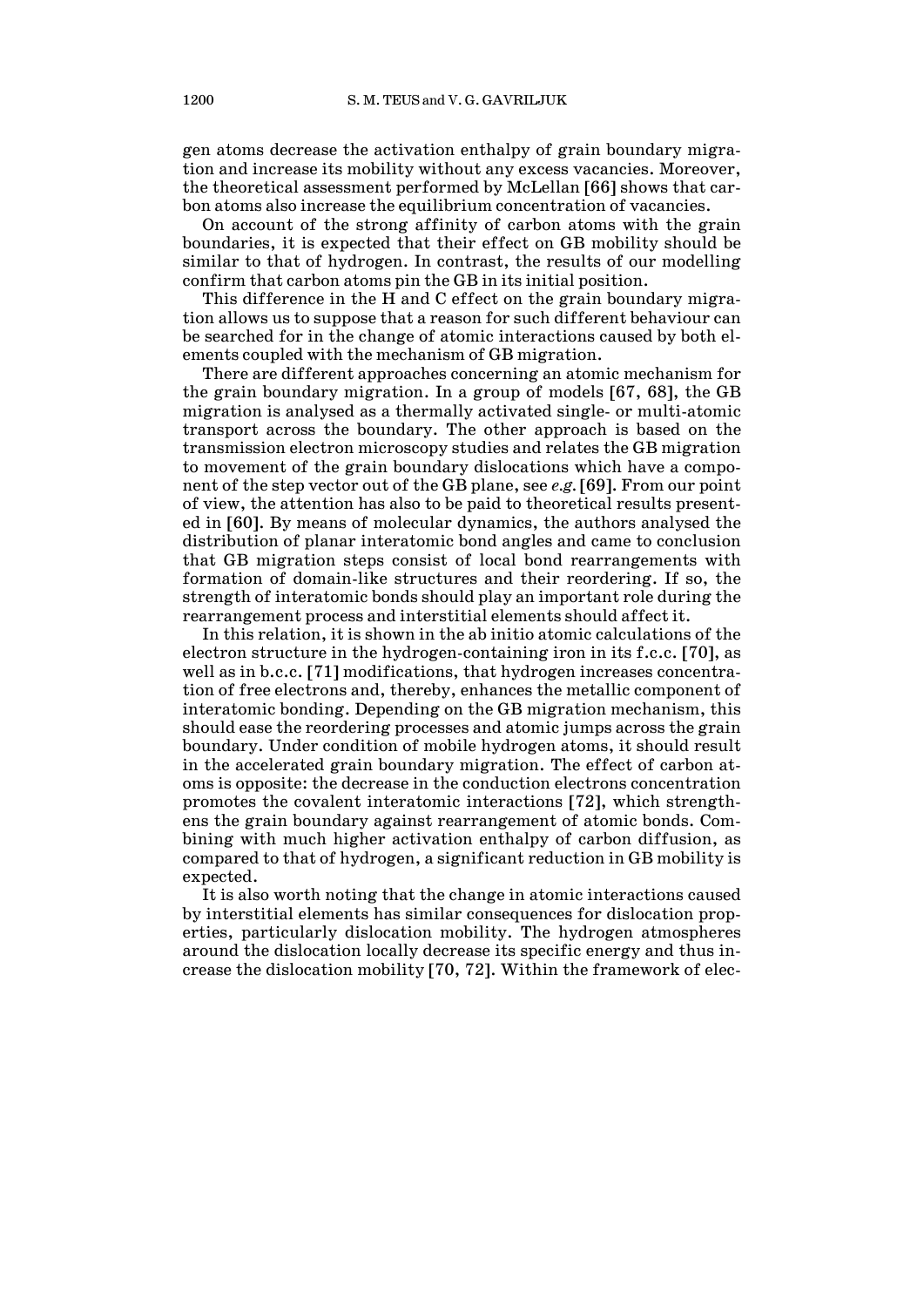tron delocalization molecular orbital (ASED-MO) theory, it was shown for the b.c.c. iron [73], that carbon atoms create a Fe–C–Fe 'bridge' in the area of  $a/2$ [111] dislocation, which should prevent the dislocation displacement under the shear stress.

### **5. CONCLUSIONS**

1. By means of molecular dynamics simulation of hydrogen effect on mobility of the asymmetric tilt grain boundary, it is shown that, be segregated at the grain boundary, hydrogen decreases the activation enthalpy of the GB migration and, thus, increases its mobility.

2. In contrast to hydrogen, the carbon segregation at the grain boundary causes the opposite effect. Within the range of temperatures, only the grain boundary thermal atomic oscillations take place under external strain, which means that carbon increases the activation enthalpy of GB migration.

3. The proposed interpretation of different H and C effects on the grain boundary mobility is based on the change in the atomic interactions caused by interstitial elements. Hydrogen enhances the metallic component of interatomic bonding, which promotes the bond rearrangement in the GB area or atomic jumps across the GB. In contrast, carbon increases the covalent component of atomic interactions, which strengthens the Fe–C–Fe bonds and lowers GB mobility.

#### **REFERENCES**

- 1. L. C. Lim and R. Raj. *Acta Metal*., **32**(8): 1183 [\(1984\).](https://doi.org/10.1016/0001-6160(84)90125-1)
- 2. L. C. Lim and R. Raj, *Acta Metal*., **33**[\(8\):1577-1583](https://doi.org/10.1016/0001-6160(85)90057-4) (1985).
- 3. R. C Pond and D. A. Smith, *Philos. Mag*., **36**(2): 353 [\(1977\).](https://doi.org/10.1080/14786437708244939)
- 4. N. Hansen, A, Horsewell T. Leffers, and H. Lilholt, *[Proceedings](https://searchworks.stanford.edu/view/1479132) of the 2nd Riso [International](https://searchworks.stanford.edu/view/1479132) Symposium on Metallurgy and Materials Science (September [14–18,](https://searchworks.stanford.edu/view/1479132) Riso)* (Denmark, Roskilde: National Laboratory: 1981).
- 5. T. N. Backer, *Yield, Flow and Fracture of Polycrystals* (London: Applied Science Pub.: 1983).
- 6. T. Watanabe, *J Phys. [Colloques.](https://doi.org/10.1051/jphyscol:1988562)*, **49**(C5): 507 (1988).
- 7. L. S. Shvindlerman and B. B. Straumal. *Acta Metall*., 33(9): 1735 [\(1985\).](https://doi.org/10.1016/0001-6160(85)90168-3)
- 8. K. T. Aust, U. Erb, and G. Palumbo. *Mater. Sci. Eng. A*, **176**: 329 [\(1994\).](https://doi.org/10.1016/0921-5093(94)90995-4)
- 9. W. T. Geng, A. J. Freeman, R. Wu, and G.B. Olson, *[Phys.](https://doi.org/10.1103/PhysRevB.62.6208) Rev. B*, **62**: 6208 [\(2000\).](https://doi.org/10.1103/PhysRevB.62.6208)
- 10. J. P. Buban, K. Matsunaga, J. Chen, N. Shibata, W. Y. Ching, T. Yamamoto, and Y. Ikuhara, *[Science](https://doi.org/10.1126/science.1119839)*, **311**: 212 (2006).
- 11. M. Yamaguchi, *[Metall.](https://doi.org/10.1007/s11661-010-0381-5) Mater. Trans*., **42**: 319 (2011).
- 12. D. N. Seidman, B. W. Krakauer, and D. Udler, *J. Phys. Chem. [Solids](https://doi.org/10.1016/0022-3697(94)90123-6)*, **55**(10): 1035 [\(1994\).](https://doi.org/10.1016/0022-3697(94)90123-6)
- 13. A. Sutton and R. Balluffi, *Interfaces in Crystalline Materials* (Oxford, UK: Clarendon Press: 1995).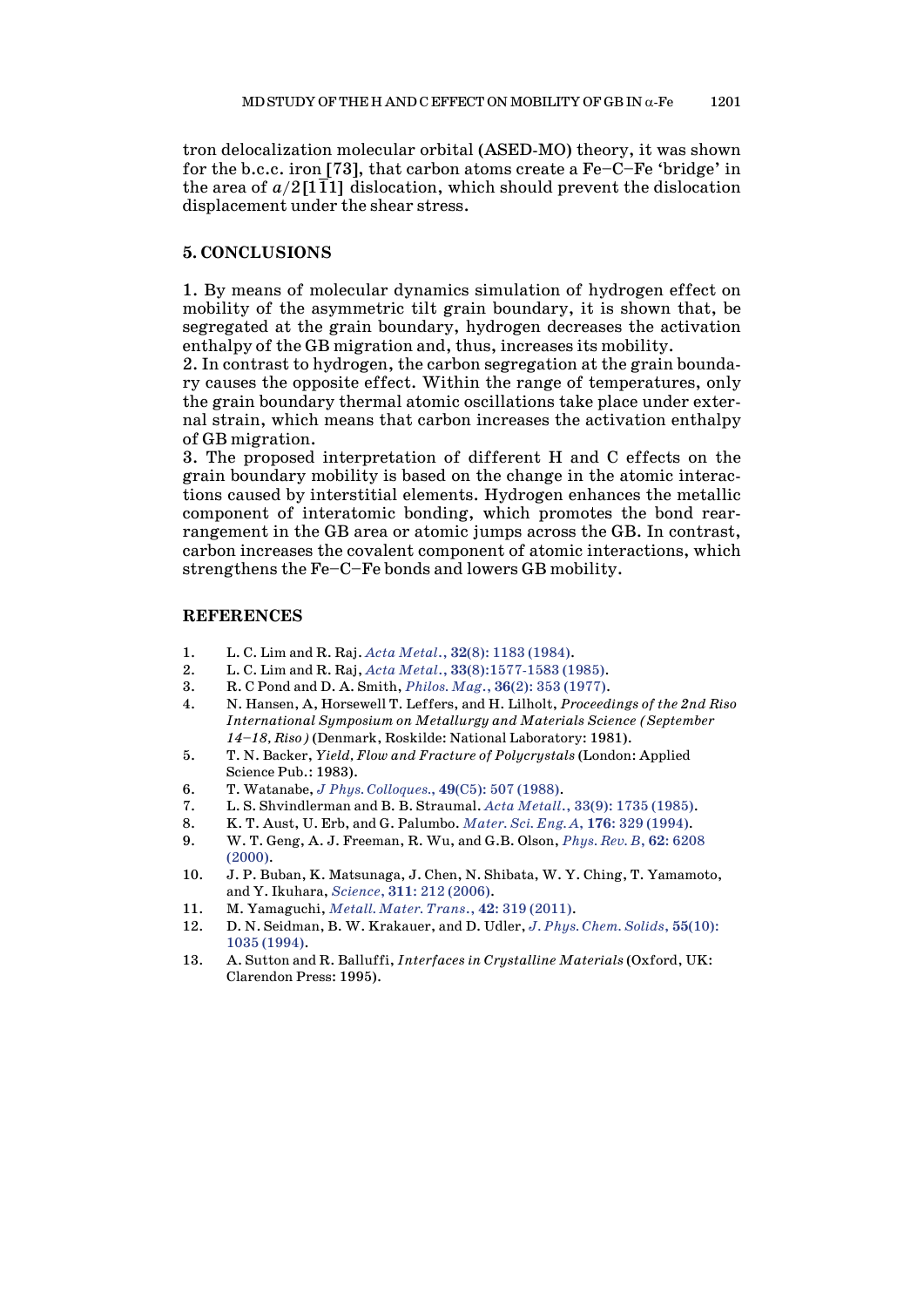- 14. E. D. Hondros and M. P. Seah, *Int. Met. Rev*., **22**: 262 [\(1977\).](https://doi.org/10.1179/095066077791100390)
- 15. M. Yamaguchi, M. Shiga, and H. Kaburaki. *[Science](https://doi.org/10.1126/science.1104624)*, **307**: 393 (2005).
- 16. J. S. Wang, *Eng. Fract. Mech*., **68**(6): 647 [\(2001\).](https://doi.org/10.1016/S0013-7944(00)00120-X)
- 17. T. Ohmisawa, S. Uchiyama, and N. Nagumo, *J. Alloys Compd*., **[356–357](https://doi.org/10.1016/S0925-8388(03)00355-4)**: 290 [\(2003\).](https://doi.org/10.1016/S0925-8388(03)00355-4)
- 18. Yu. N. Petrov, *Scr. [Metall.](https://doi.org/10.1016/0956-716X(93)90339-T) Mater*., **29**: 1471 (1993).
- 19. K. H. Lo, C. H. Shek, and J. K. L. Lai, *Mater. Sci. Eng. R*, **65**: 39 [\(2009\).](https://doi.org/10.1016/j.mser.2009.03.001)
- 20. P. Novak, R. Yuan, B. P. Somerday, P. Sofronis, and R. O. Ritchie, *J. [Mech.](https://doi.org/10.1016/j.jmps.2009.10.005) Phys. Solids*, **58**: 206 [\(2010\).](https://doi.org/10.1016/j.jmps.2009.10.005)
- 21. L. Zhong, R. Wu, A. J. Freeman, and G. B. Olson, *Phys. Rev. B*, **62** (21): [13938](https://doi.org/10.1103/PhysRevB.62.13938) [\(2000\).](https://doi.org/10.1103/PhysRevB.62.13938)
- 22. H. Fukushima and H. K. Birnbaum. *Acta Metall*., **32**(6): 851 [\(1984\).](https://doi.org/10.1016/0001-6160(84)90021-X)
- 23. J. W. Cahn and J. E. Taylor, *Acta Mater.*, **52**(14): 4887 [\(2004\).](https://doi.org/10.1016/j.actamat.2004.02.048)
- 24. J. W. Cahn, Y. Mishin, and A. Suzuki, *Acta Mater.*, **54** (19): 4953 [\(2006\).](https://doi.org/10.1016/j.actamat.2006.08.004)
- 25. T. J. Rupert, D. S. Gianola, Y. Gan, and K. J. Hemker, *[Science](https://doi.org/10.1126/science.1178226)*, **326**: 1686 [\(2009\).](https://doi.org/10.1126/science.1178226)
- 26. B. B. Straumal, V. G. Sursayeva, and L. S. Shvindlerman, *Phys. Met. Metalloved.*, **49**: 102 (1980).
- 27. V. Yu. Aristov, Ch. V. Kopetsky, V. G. Sursayeva, and L. S. Shvindlerman, *Reports of USSR Academy of Sciences*, **225** (14): 804 (1975) (in Russian).
- 28. L. S. Shvindlerman, G. Gottstein, and D. A. Molodov, *phys. [status](https://doi.org/10.1002/1521-396X(199704)160:2%3c419::AID-PSSA419%3e3.0.CO;2-O) solidi (a)*, **160** (2): 419 [\(1997\).](https://doi.org/10.1002/1521-396X(199704)160:2%3c419::AID-PSSA419%3e3.0.CO;2-O)
- 29. S. Plimpton, *J. Comp. Phys*., **117** (1): 1 [\(1995\).](https://doi.org/10.1006/jcph.1995.1039)
- 30. S. Ranganathan, *Acta Cryst.*, **21**: 197 [\(1966\).](https://doi.org/10.1107/S0365110X66002615)
- 31. M. A. Fortes, *phys. status solidi (b)*, **54** (1): 311 [\(1972\).](https://doi.org/10.1002/pssb.2220540131)
- 32. D. E. Jiang and E. A. Carter, *Phys. Rev B*, **70**: [064102](https://doi.org/10.1103/PhysRevB.70.064102) (2004).
- 33. J. K. Norskov, *Phys. Rev. B*, **26** (6): 2875 [\(1982\).](https://doi.org/10.1103/PhysRevB.26.2875)
- 34. A. Ramasubramaniam, M. Itakura, and E. Carter, *Phys. Rev. B*, **79** (17): [174101](https://doi.org/10.1103/PhysRevB.79.174101) [\(2009\).](https://doi.org/10.1103/PhysRevB.79.174101)
- 35. M. I. Mendelev, S. Han, D. J. Srolovitz, G. J. Ackland, D. Y. Sun, and M. Asta, *Philos. Mag.*, **83**: 3977 [\(2003\).](https://doi.org/10.1080/14786430310001613264)
- 36. G. J. Ackland, M. I. Mendelev, D. J. Srolovitz, S. Han, and A. V. Barashev, *J. Phys. [Condens.](https://doi.org/10.1088/0953-8984/16/27/003) Mat.*, **16** (27): S2629 (2004).
- 37. M. W. Finnis and J. E. Sinclair, *Philos. Mag A*, **50**: 45 [\(1984\).](https://doi.org/10.1080/01418618408244210)
- 38. D. J. Hepburn and G. J. Ackland, *Phys. Rev. B*, **78** (16): [165115](https://doi.org/10.1103/PhysRevB.78.165115) (2008).
- 39. M. Parrinello and A. Rahman, *J. [Appl Phys](https://doi.org/10.1063/1.328693)*., **52**: 7182 (1981).
- 40. S. Nose, *Mol. Phys.*, **52**: 255 [\(1984\).](https://doi.org/10.1080/00268978400101201)
- 41. W. G. Hoover, *Phys. Rev. A*, **31** (3): 1695 [\(1985\).](https://doi.org/10.1103/PhysRevA.31.1695)
- 42. H. Zhang, M. I. Mendelev, and D. J. Srolovitz, *Acta [Mater](https://doi.org/10.1016/j.actamat.2004.02.005)*., **52** (9): 2569  $(2004)$ .
- 43. H. Zhang, M. I. Mendelev, and D.J. Srolovitz, *Scr. Mater*., **52**: 1193 [\(2005\).](https://doi.org/10.1016/j.scriptamat.2005.03.012)
- 44. B. Schonfelder, P. Keblinski, D. Wolf, and S. R. Phillpot, *[Mater.](https://doi.org/10.4028/www.scientific.net/MSF.294-296.9) Sci. Forum*, **[294–296](https://doi.org/10.4028/www.scientific.net/MSF.294-296.9)**: 9 (1998).
- 45. D. L. Olmsted, E. A. Holm, and S. M. Foiles, *Acta Mater*., **57** (13): 3704 [\(2009\).](https://doi.org/10.1016/j.actamat.2009.04.015)
- 46. K. G. F. Janssens, D. Olmsted, E. A. Holm, S. M. Foiles, S. J. Plimpton, and P. M. Derlet, *[Nature](https://doi.org/10.1038/nmat1559) Mater*., 5: 124 (2006).
- 47. D. L. Olmsted, S. M. Foiles, and E. A. Holm, *Scr. Mater*., **57**: 1161 [\(2007\).](https://doi.org/10.1016/j.scriptamat.2007.07.045)
- 48. Z. T. Trautt, M. Upmanyu, and A. Karma, *[Science](https://doi.org/10.1126/science.1131988)*, **314**: 632 (2006).
- 49. S. M. Foiles and J. J. Hoyt, *Acta Mater*., **54** (12): 3351 [\(2006\).](https://doi.org/10.1016/j.actamat.2006.03.037)